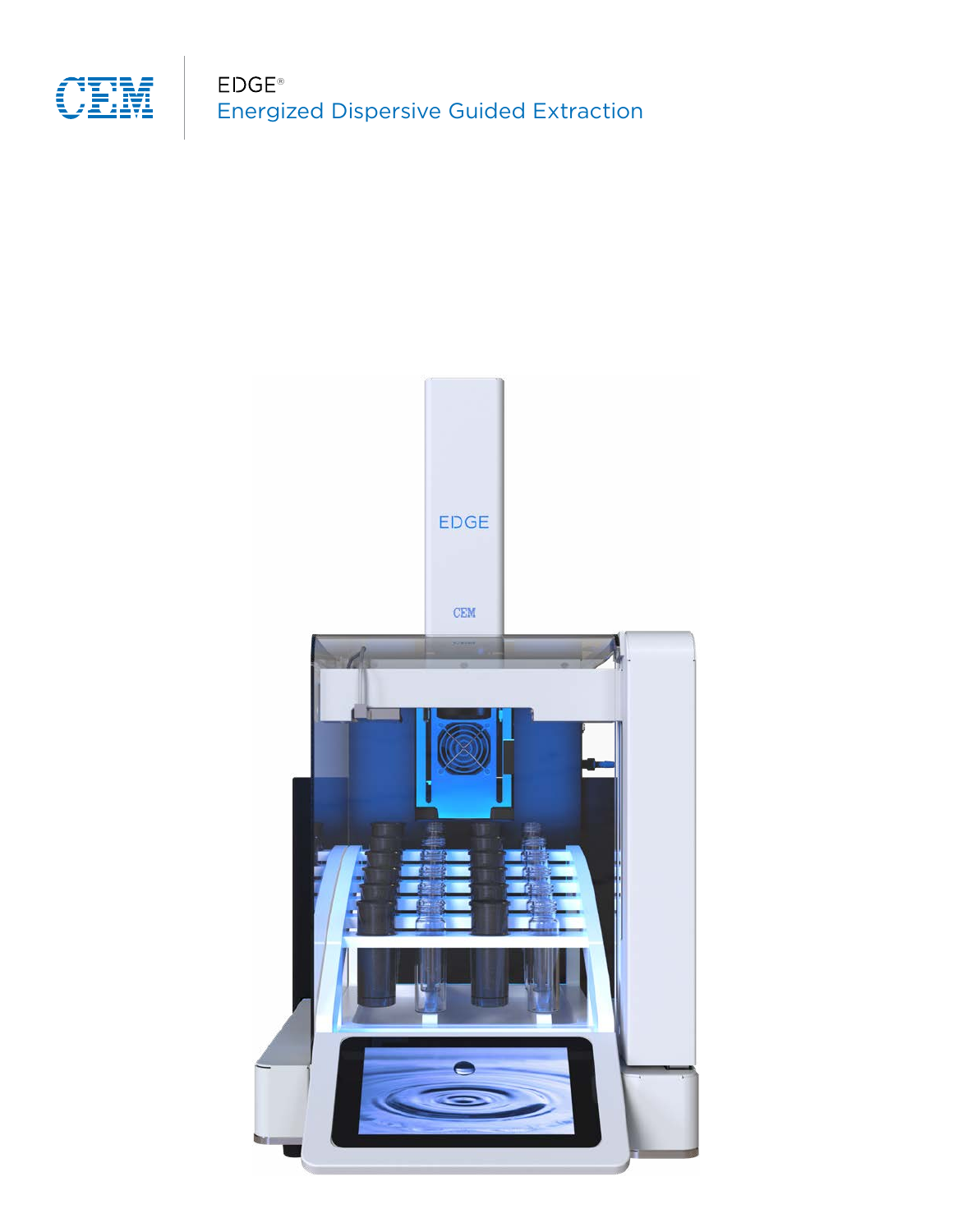

### The new leading EDGE of sample preparation.

The EDGE® has revolutionized the extraction process for sample preparation. Extract up to 30 grams in only five minutes, including the filtering and cooling process; 6 times faster than other pressurized fluid extractors.

- Fastest technique available
- 12 samples in an hour
- Q-Cups™ are easily assembled and cleaned
- Small footprint
- One technology with unlimited applications

# 6 times faster than most current techniques

| Technique                           | Time (minutes) | Solvent Usage (mL) | <b>Cost Effective</b>   |
|-------------------------------------|----------------|--------------------|-------------------------|
| EDGE                                | 5              | 20                 | ❸                       |
| Microwave                           | 15             | 30                 | $\bullet$               |
| QuEChERs                            | 20             | 23                 | $\bullet$               |
| <b>Pressurized Fluid Extraction</b> | 30             | 21                 | 000                     |
| Soxhlet                             | 360            | 150                | $\bullet$               |
| <b>Automated Soxhlet</b>            | 120            | 90                 | $\bullet\bullet\bullet$ |
| Ultrasonic                          | 60             | 300                | 00                      |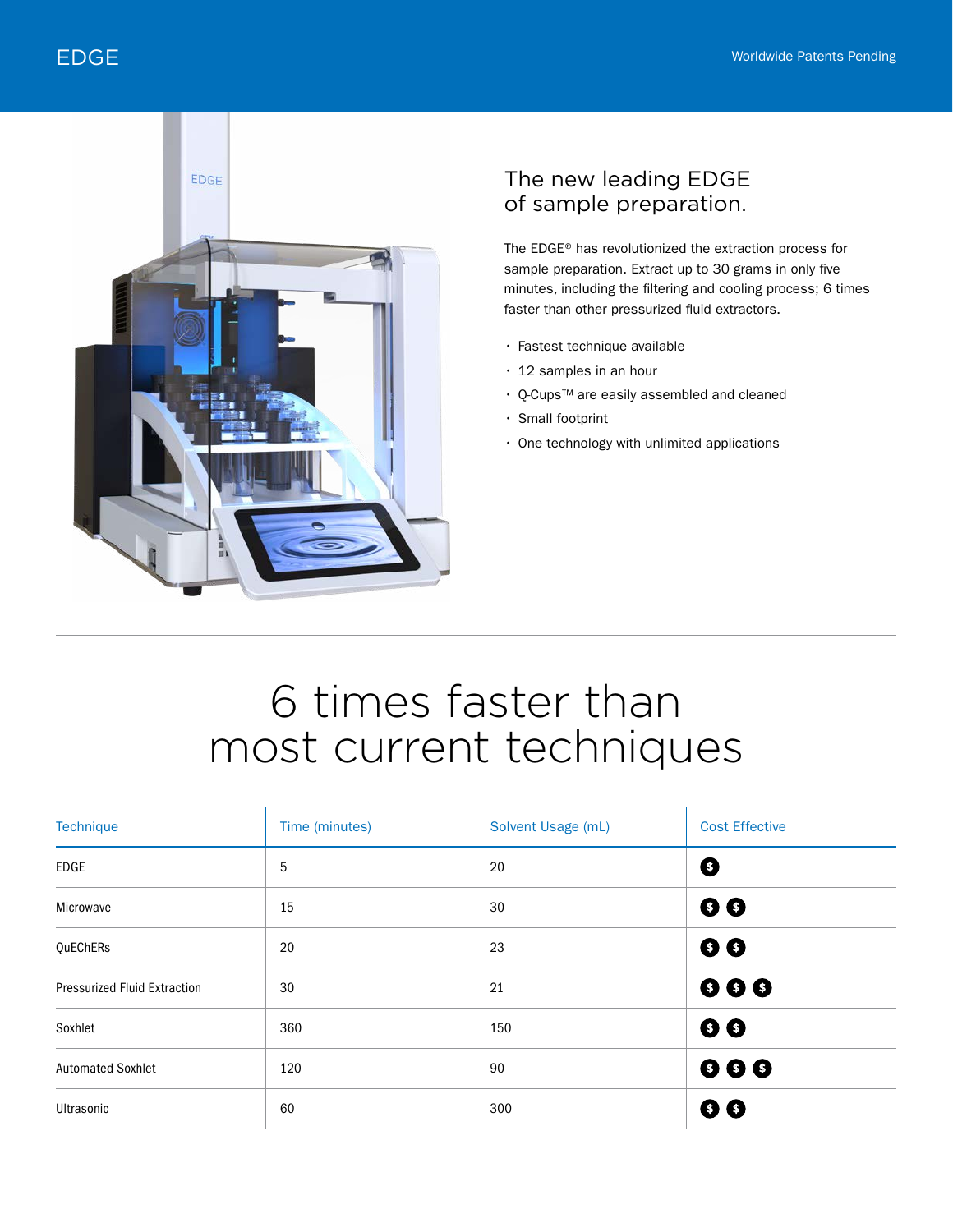### The Q-Cup is a simple solution to a complicated problem.

The Q-Cup sample holder consists of three easy-to-assemble pieces. The unique open cell concept creates a dispersive effect which promotes rapid extraction and filtration. No additional steps are required prior to analysis.

# Load your samples in seconds.

Just add a Q-Disc™, screw on the bottom, and add your sample; it's that simple.





Q-Cup Bottom View



Cleaning

The simple design lends itself to easy cleaning. A quick rinse is all you need.





### Disposable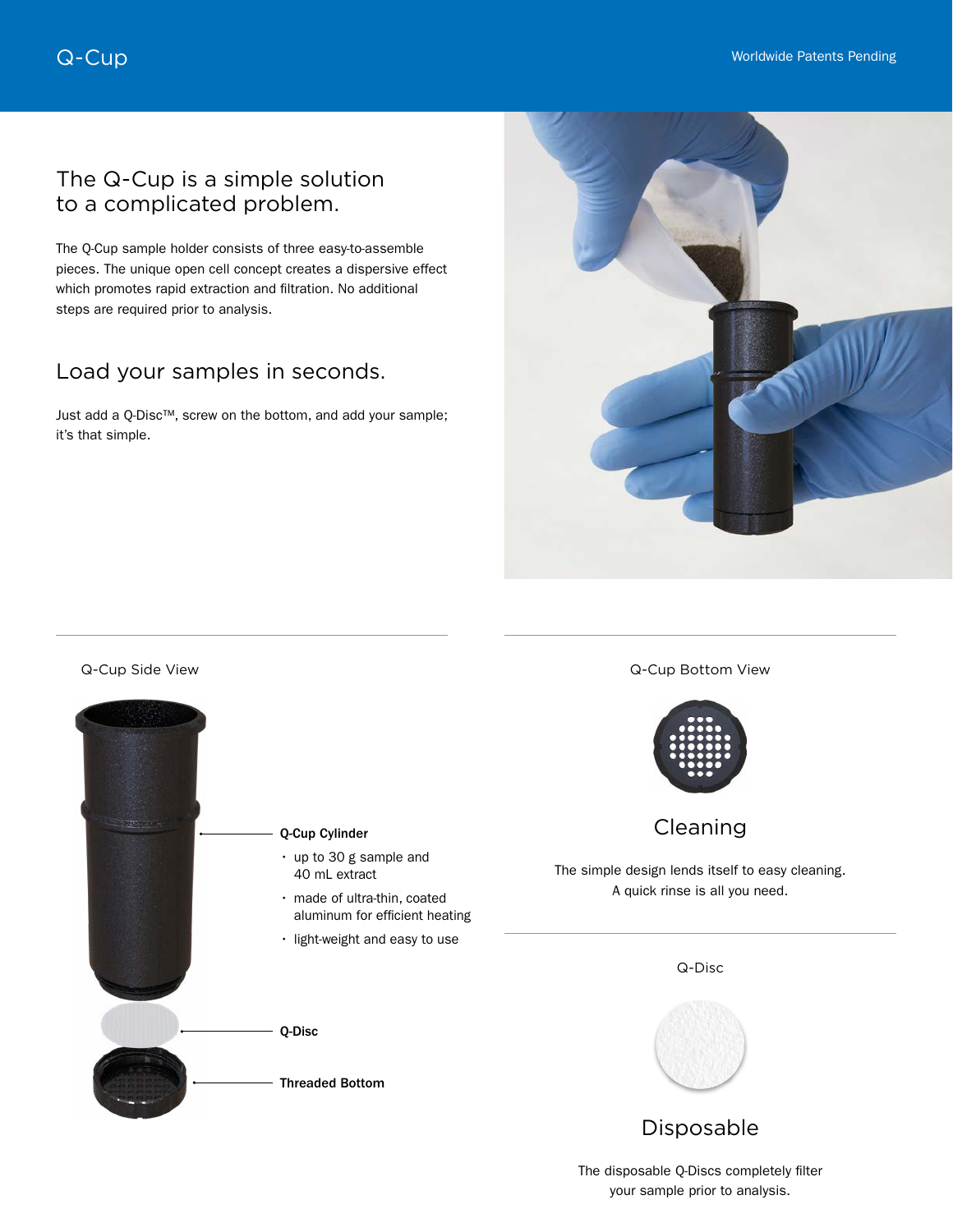# Energized Dispersive Extraction

With Q-Cup technology, Energized Dispersive Extraction is simple and fast for all applications. Extract semi-volatile organic compounds from soil, fat from food, phthalates from plastics, and many more applications with EDGE.



Environmental



Food



Plastic



Consumer Products

# Energized Dispersive SPE

With Q-Cup technology, Automated Dispersive Solid-Phase Extraction (dSPE) is possible. EDGE is an alternative to QuEChERS for the extraction of pesticides. This new technology offers a more effective extraction and cleanup for difficult matrices.



Food



Pharmaceutical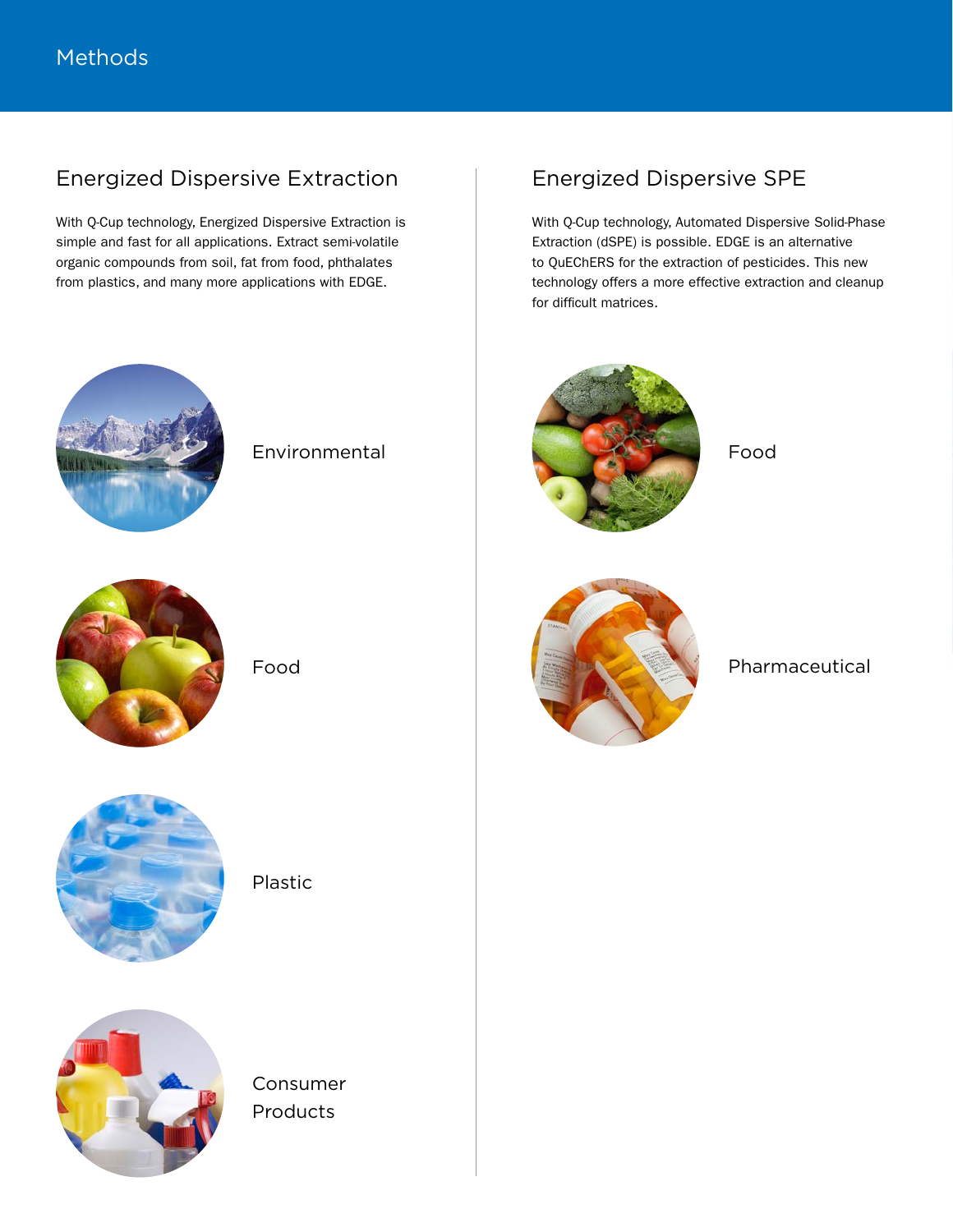

# Flexible

# Get better results with one instrument.

- Dispersive Solid Phase Extraction
- Pressurized Fluid Extraction
- Supported Liquid Extraction
- Liquid-Liquid Extraction

No need for multiple systems for different samples, EDGE is the answer for all extractions, made possible by Q-Cup technology. No matter your technique, you'll extract a particle-free solution, ready for analysis.

# Compact

# Its small size is a big advantage.

#### • The EDGE is only 14.25" wide, about the size of an analytical balance

You can extract 48 samples an hour with 4 EDGE systems, easily placed side-by-side on one bench top.

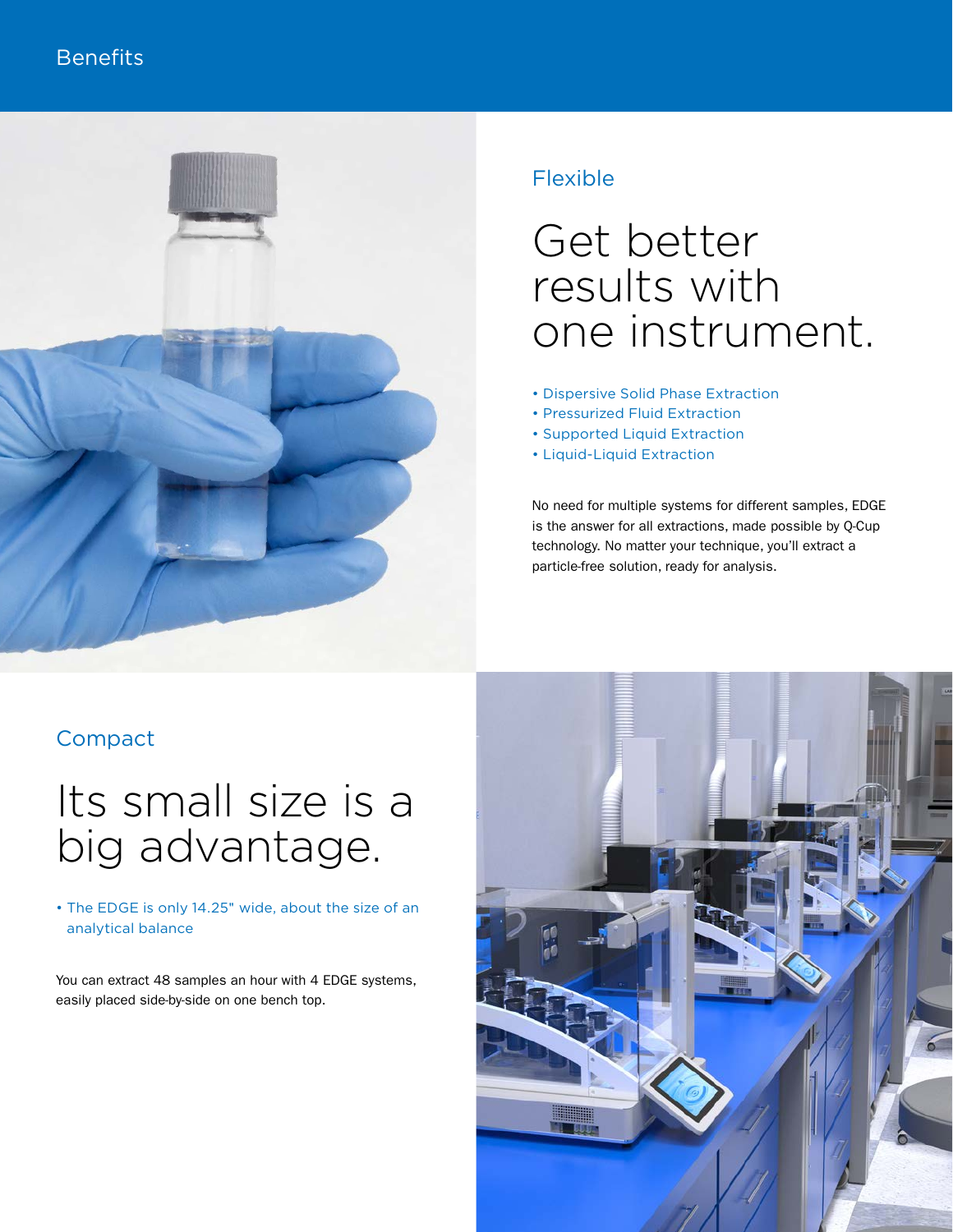# Starting the EDGE



# Press play and walk away.

Program up to 12 samples, using the integrated touchscreen and intuitive software, and EDGE takes care of the rest.

Every sample is run using either a pre-programmed One Touch® Method or with your own custom method.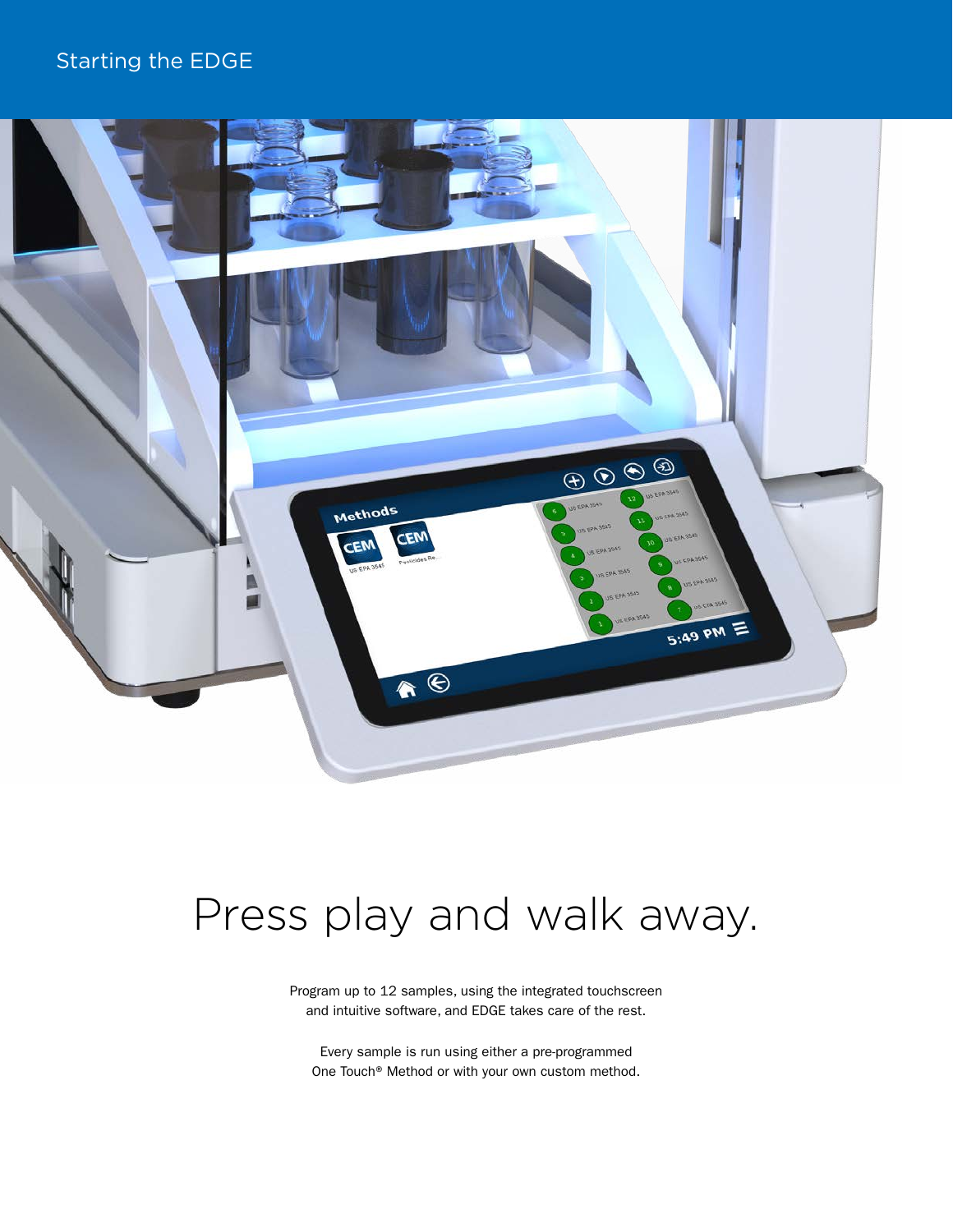



Sample is Loaded

The Q-Cup is automatically loaded into the chamber by the auto sampler. The pressure cap then creates a pressurized seal on the top of the Q-Cup.

#### Matrix is Extracted

Solvent is first added from the bottom to fill the gap between the chamber and Q-Cup, this aids in heat transfer. Then, solvent is added from the top of the Q-Cup to wet the sample.

As the chamber walls are heated, the pressure in the solvent gap increases. This overcomes the pressure inside the Q-Cup, forcing the solvent to disperse into the sample.

Extract is Collected

Once the sample reaches temperature, the solvent is filtered through the Q-Disc, the cooling coil, and into a collection vial.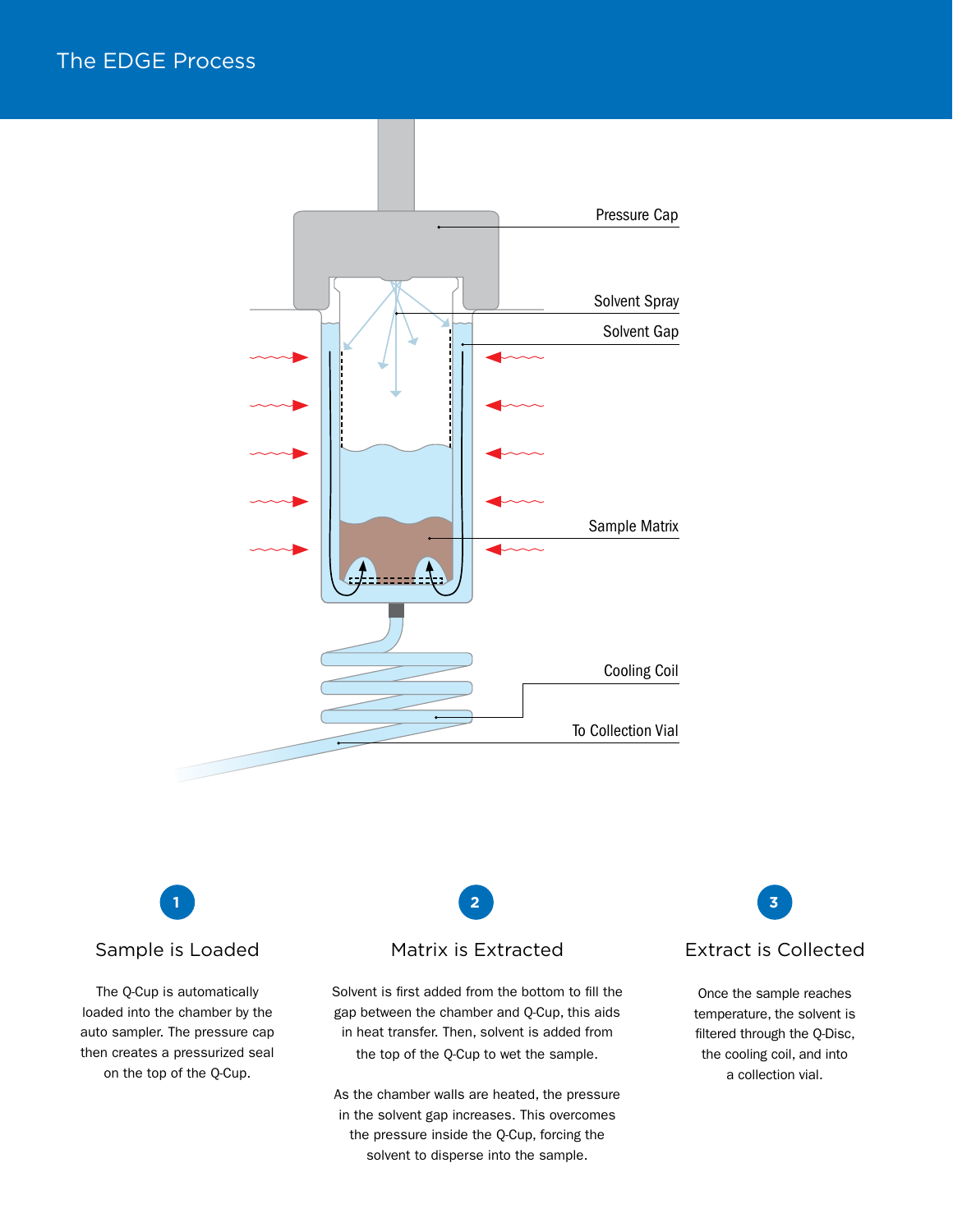#### Samples

| $\cdot$ Soils                                                                           | Compound              | Sand           | Loam       | Clay |
|-----------------------------------------------------------------------------------------|-----------------------|----------------|------------|------|
| $\cdot$ Clays                                                                           | Pyridine              | 100            | 88         | 93   |
| · Sediments<br>$\cdot$ Sludges<br>• Waste Solids                                        | 1.4-dichlorobenzene   | 88             | 88         | 96   |
|                                                                                         | 2-methylphenol        | 84             | 95         | 115  |
|                                                                                         | 3-methylphenol        | 90             | 102        | 104  |
| Contaminates<br>• Polychlorinated Dibenzo-p-Dioxins<br>· Semivolatile Organic Compounds | hexachlorobutadiene   | 86             | 92         | 97   |
|                                                                                         | 2,4,6-trichlorophenol | 90             | 105        | 103  |
|                                                                                         | 2,4,5-trichlorophenol | 89<br>90<br>86 | 113<br>102 | 99   |
|                                                                                         | 2,4-dinitrotoluene    |                |            | 99   |
| · Polychlorinated Dibenzofurans                                                         |                       |                | 86         |      |
| • Organophosphorus Pesticides                                                           | hexachlorobenzene     |                |            | 81   |
|                                                                                         |                       |                |            |      |

• Organochlorine Pesticides

- Polychlorinated Biphenyls
- Chlorinated Herbicides
- Diesel Range Organics

#### % Recovery of spiked 15 g soil samples

# EDGE for Air Monitoring



PUF Plugs

The EDGE can extract absorbed polychlorinated biphenyls (PCBs) from polyurethane foam (PUF) plugs. Both large and small PUF plugs fit in the Q-Cup for easy extraction.

> The EDGE can also easily clean PUF plugs quickly.



#### XAD Resin

The EDGE can extract priority pollutants from XAD resin. The dispersive ability of the Q-Cup is very effective with solid phase extraction materials.

EDGE makes the extraction and cleaning of the XAD resin easy and quick.

### EDGE Data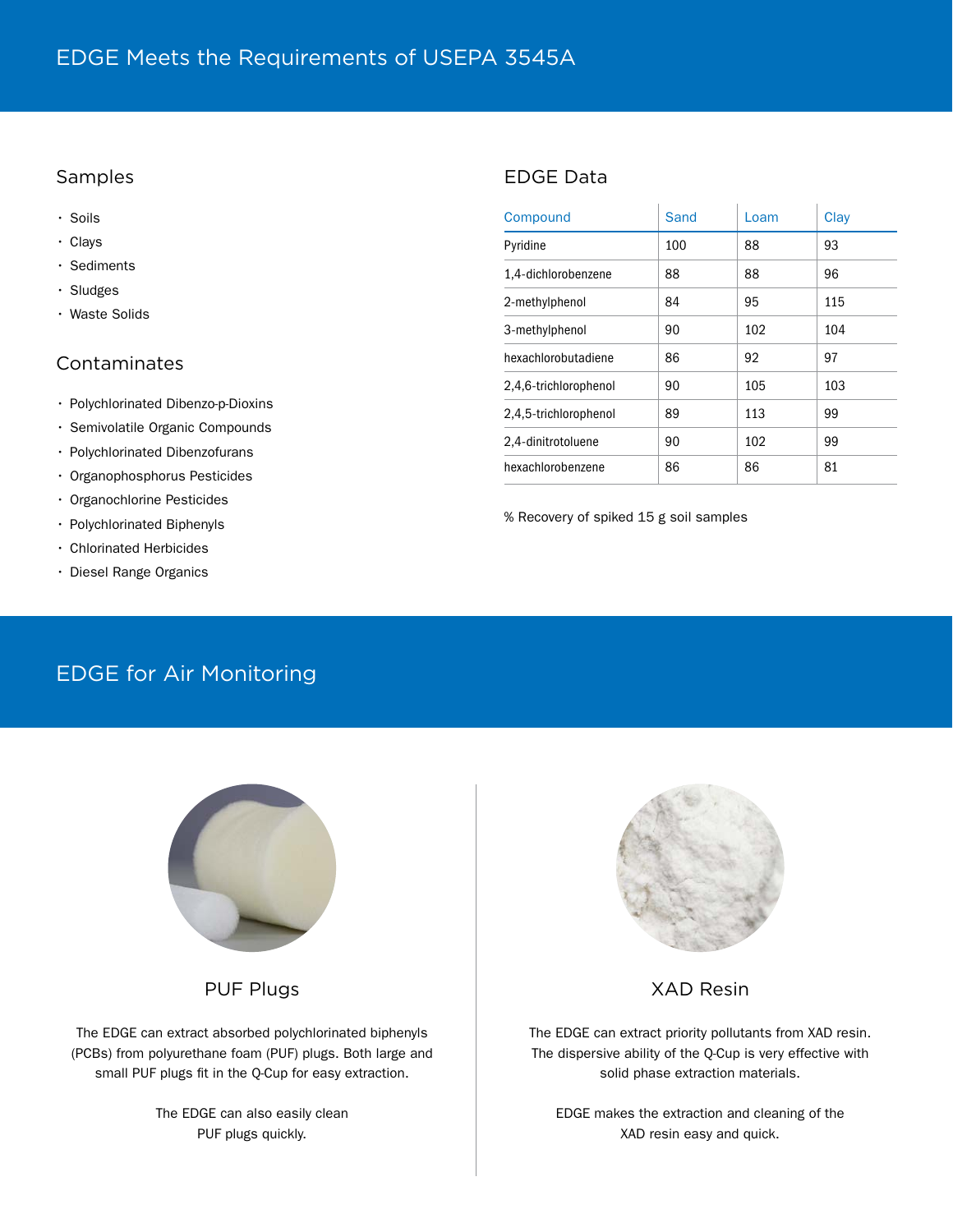### Food Samples

#### • Fruit

- Vegetables
- Meat
- Milk
- Nutraceuticals

#### Pesticides

- Insecticides
- Herbicides
- Rodenticides
- Bactericides
- Fungicides
- Larvicides

#### EDGE Results

| <b>Pesticide</b>        | <b>Rice</b> | Avocado | <b>Strawberries</b> | <b>Hops</b> |
|-------------------------|-------------|---------|---------------------|-------------|
| Tokuthion               | 87          | 86      | 93                  | 102         |
| Guthion                 | 90          | 85      | 90                  | 102         |
| <b>Dichlorvos</b>       | 88          | 116     | 120                 | 98          |
| <b>Methyl Parathion</b> | 95          | 107     | 107                 | 98          |
| Dursban                 | 89          | 93      | 100                 | 107         |
| Ronnel                  | 90          | 97      | 102                 | 105         |
| Disulfoton              | 92          | 89      | 92                  | 101         |
| Mocap                   | 94          | 93      | 109                 | 102         |

% Recovery of spiked pesticides in rice, avocado, hops, and strawberries

# EDGE for Fat Analysis



The EDGE makes it simple to extract fat from food samples. A major advantage provided by its patented Q-Cup, is preservation of the sample for further processing.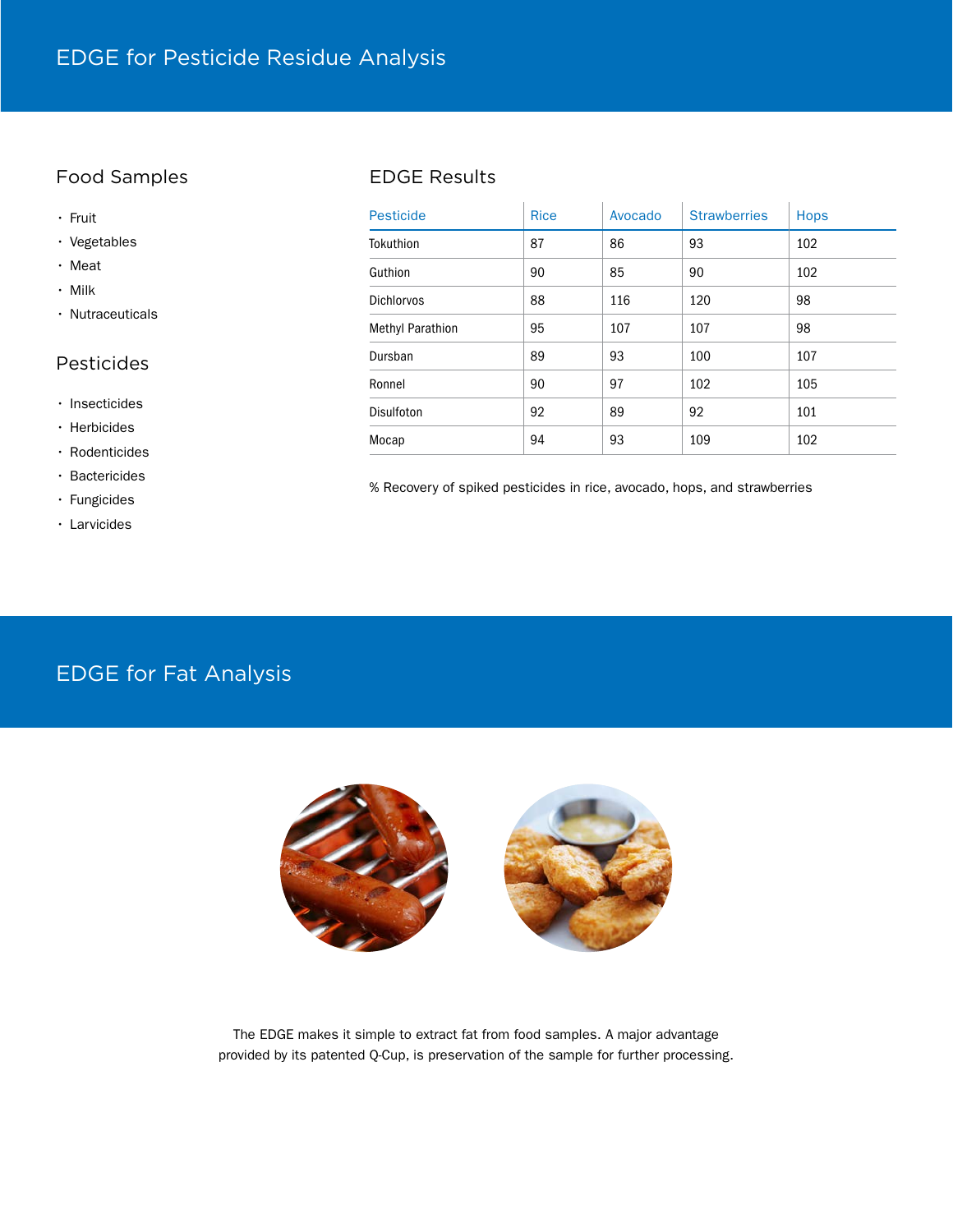# Accessories & Consumables



#### EDGE Rack

EDGE rack holds 12 Q-Cups and 12 collection vials. Includes 12 collection vials. Available for glass vials and centrifuge tube collection options.



#### Q-Cup

The Q-Cup sample holder consists of 2 easy-to-assemble pieces for use in the EDGE. Thin-walled, aluminum design for optimum heat transfer and containment of up to 30 g of sample or 40 mL of solvent.



#### Q-Disc

The Q-Discs are disposable filtration discs that provide final filtration of the extract prior to analysis. Various types of discs are available for different applications and analysis techniques.



#### Q-Matrix

A full line of sorbents for sample cleanup, including standard and proprietary new sorbents.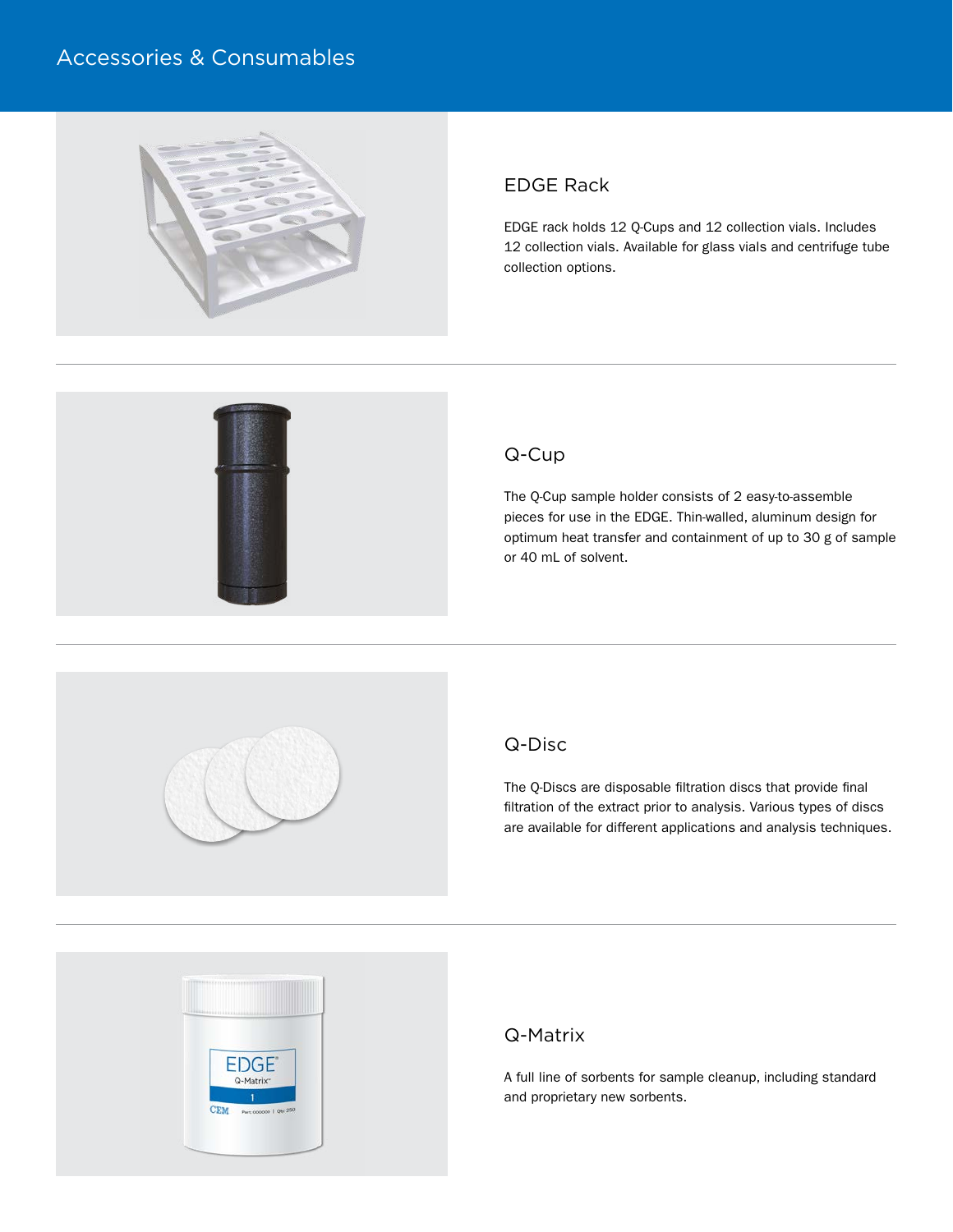## Support for EDGE



# You get more than an instrument.

When you own a CEM instrument, you have access to a whole team of scientists and engineers that are ready to support you. We are here to make sure you succeed.

# Application Notes

Go to cem.com/**[edge/app-notes](http://cem.com/en/literature?cem_products=EDGE&literature_type=Application_Notes)** to download EDGE application notes.

### $\langle \quad \rangle$

cem.com/**edge/app-notes**

**CEM** 

**Application Note** Extraction of Semi-Volatile Organic Compounds from Soil in Accordance with EPA 3545 Page 1 of 3 ap0107

Extraction of Semi-Volatile Organic Compounds from Soil in Accordance with EPA 3545